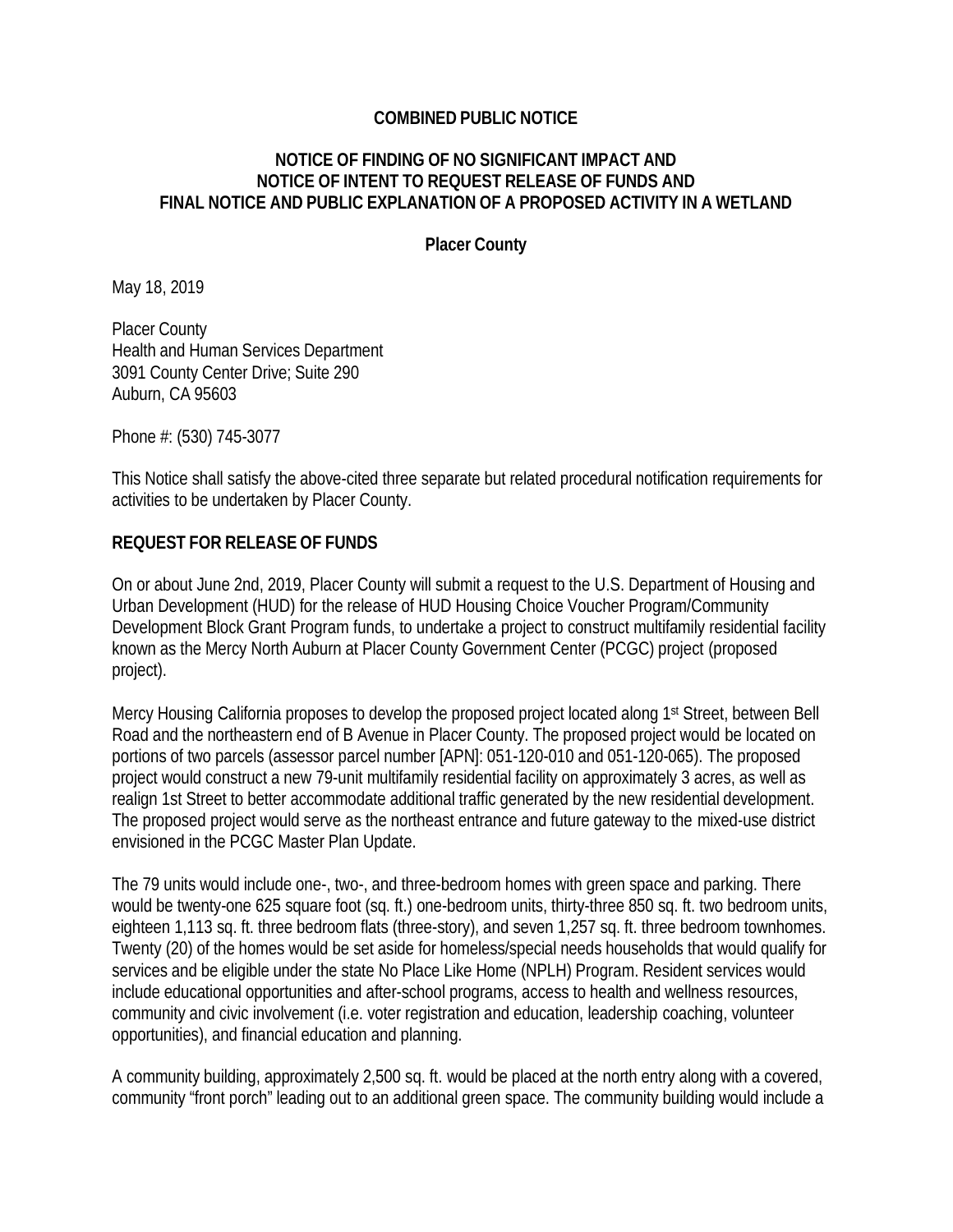multipurpose community room for use by staff, residents and neighborhood groups, as well as access to high speed internet, recreational and exercise equipment. The building would also have shared tools and bicycle repair area, an outdoor wash station for bikes and other large household items, outdoor play equipment for children, and approximately 40 bicycle parking spaces.

Adverse impacts from the completed project are not anticipated. The proposed project would help to provide multifamily housing in Placer County. The proposed project would comply with several mitigation measures, primarily related to construction activities (e.g., hazardous materials, biological resources, and cultural resources), including noise control, utilities (water/wastewater), and traffic. Application for permits shall be required prior to the start of construction.

The total project cost is estimated to be \$37,720,000.

# **FINAL NOTICE AND PUBLIC EXPLANATION OF A PROPOSED ACTIVITY IN A WETLAND**

This is to give notice that the Placer County, Health and Human Services Department under Part 58 has conducted an evaluation as required by Executive Order 11990, in accordance with HUD regulations at 24 CFR 55.20 Subpart C Procedures for Making Determinations on Floodplain Management and Wetlands Protection. The activity is funded under the HUD Housing Choice Voucher Program/Community Development Block Grant Program. The proposed project is located along 1<sup>st</sup> Street, between Bell Road and the northeastern end of B Avenue in Placer County. A qualified wetland biologist has conducted site visits to verify the presence of and characteristic of wetlands onsite.

The proposed project would construct a new 79-unit multifamily residential facility on an approximately 3 acre vacant site, as well as realign 1st Street. The project would result in the unavoidable discharge of dredged or fill material into potentially regulated wetlands and non-wetland waters, including: a seasonal wetland (SW-01, 0.02 acre); and 230.67 linear feet (If) of ephemeral drainage (ED-01, 161.82 lf and ED-02, 68.85 lf). A detention basin (DB-01, 0.07 acre) on site would also be filled. The affected portion of the detention basin is not anticipated to be jurisdictional.

Placer County has considered the following alternatives and mitigation measures to be taken to minimize the adverse impacts and to restore and preserve natural and beneficial values. Potential alternatives considered, have included:

1) Undertake the project as proposed,

- 2) Consider an alternative site in project vicinity, and
- 3) Pursue a "No Action" alternative.

Furthermore, the proposed project includes measures to minimize potential wetland impacts (refer to Mitigation Measures 7a, 7f, 7g, and 7h, summarized below and also in the PCGC EIR):

- Environmental awareness program training to avoid wetlands and waters on the project site, including use of a handout of sensitive biological resources occurring or potentially occurring on the site that includes biologist contact information.
- Prior to grading permits or approval of improvement plans, compliance with California Department of Fish and Wildlife Lake and Streambed Alteration Program.
- Prior to grading permits or approval of improvement plans, acquisition of Clean Water Act Section 404 permit (Sacramento District Army Corps of Engineers) and Section 401 Water Quality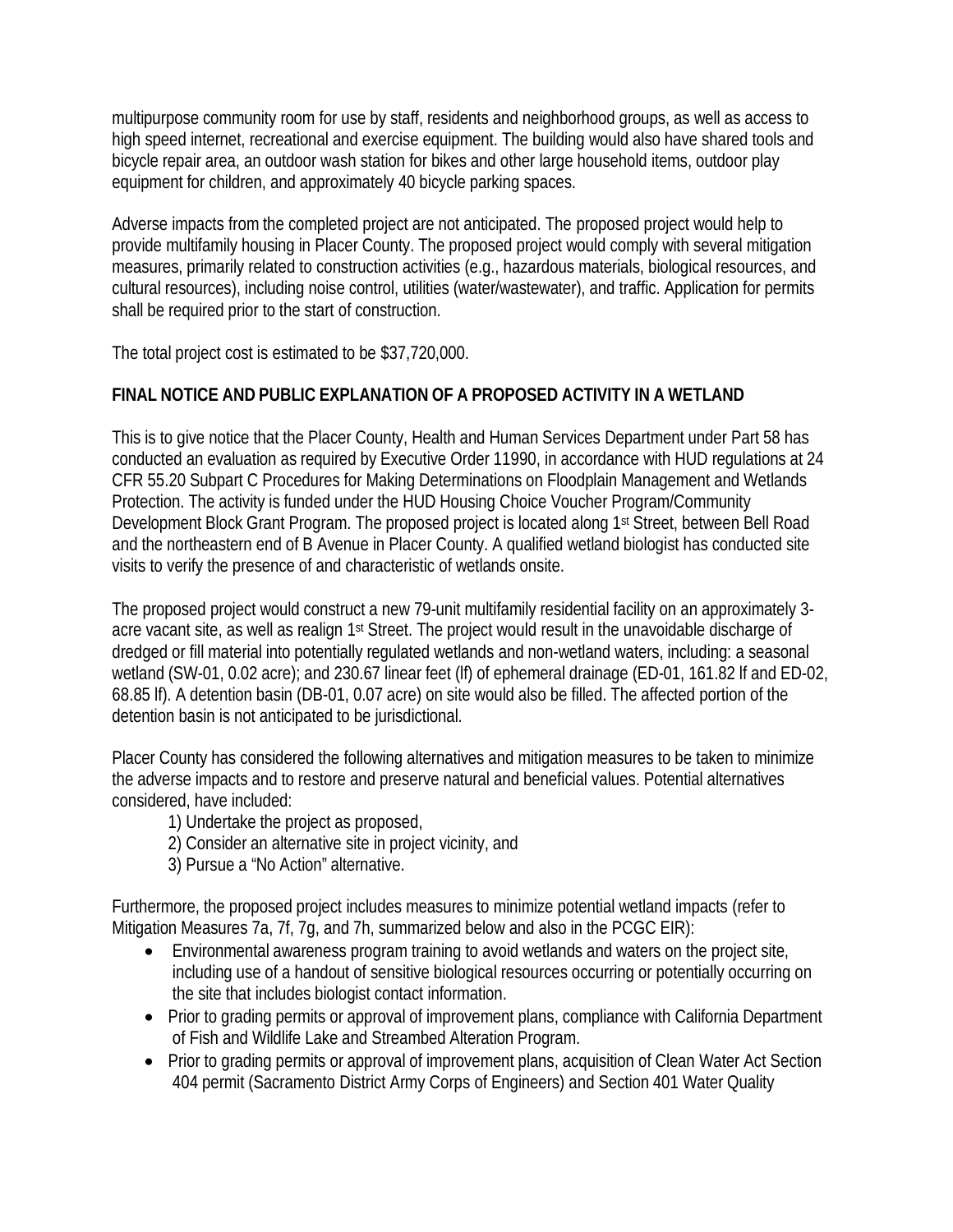Certification (Central Valley Regional Water Quality Control Board), which may include compensation for the loss of jurisdictional wetlands or waters of the U.S. This may be achieved through onsite restoration/creation, offsite creation, compensatory mitigation, or a combination thereof. Final mitigation ratios, design, and implementation shall comply with the terms and conditions of the 404 permit or 401 certification.

• Installation of (silt) fencing in vicinity of seasonal wetland or detention basin to minimize the potential for sediment to enter the wetland.

Reasons Why the Proposed Action Must be Located Within the Wetland and Alternatives are Insufficient:

- a) The proposed project site is currently vacant and ideally situated for multifamily residential development in an area convenient to transit, commercial development, and support services. No alternative site in the vicinity offers the same combination of amenities.
- b) Due to the cost of real estate and built-out nature in the vicinity, there are limited options available (in terms of site size, location [amenities], and environmental constraints) for implementing the action outside of the wetland.
- c) The relative impact to potential wetlands at the site is minor and the affected potential wetlands are connected (ED-01 and ED-02 drain to SW-01).
- d) The "No Action" alternative would involve no development of the proposed project parcels, and no additional housing would be constructed to contribute towards Placer County meeting its State and Federal affordable housing obligations.

Placer County has reevaluated the alternatives to building in the wetland and has determined that it has no practicable alternative. Environmental files that document compliance with steps 3 through 6 of Executive Order 11990, are available for public inspection, review and copying upon request at the times and location delineated in the last paragraph of this notice for receipt of comments.

There are three primary purposes for this notice. First, people who may be affected by activities in wetlands and those who have an interest in the protection of the natural environment should be given an opportunity to express their concerns and provide information about these areas. Second, an adequate public notice program can be an important public educational tool. The dissemination of information and request for public comment about wetlands can facilitate and enhance Federal efforts to reduce the risks and impacts associated with the occupancy and modification of these special areas. Third, as a matter of fairness, when the Federal government determines it will participate in actions taking place in wetlands, it must inform those who may be put at greater or continued risk.

Written comments must be received by Placer County at the following address on or before June 2nd, 2019: Placer County, Community Development Resources Agency, Environmental Coordination Services Division, 3091 County Center Drive, Auburn, CA 95603 and [cdraecs@placer.ca.gov. A](mailto:cdraecs@placer.ca.gov) full description of the project may be reviewed at the Community Development Resources Agency, 3091 County Center Drive, Auburn, CA. Potential wetland were described in Appendix C of the PCGC Master Plan Update EIR which is available online at: [https://www.placer.ca.gov/DocumentCenter/View/33849/Appendix-C-Biological-](https://www.placer.ca.gov/DocumentCenter/View/33849/Appendix-C-Biological-Resources)[Resources.](https://www.placer.ca.gov/DocumentCenter/View/33849/Appendix-C-Biological-Resources)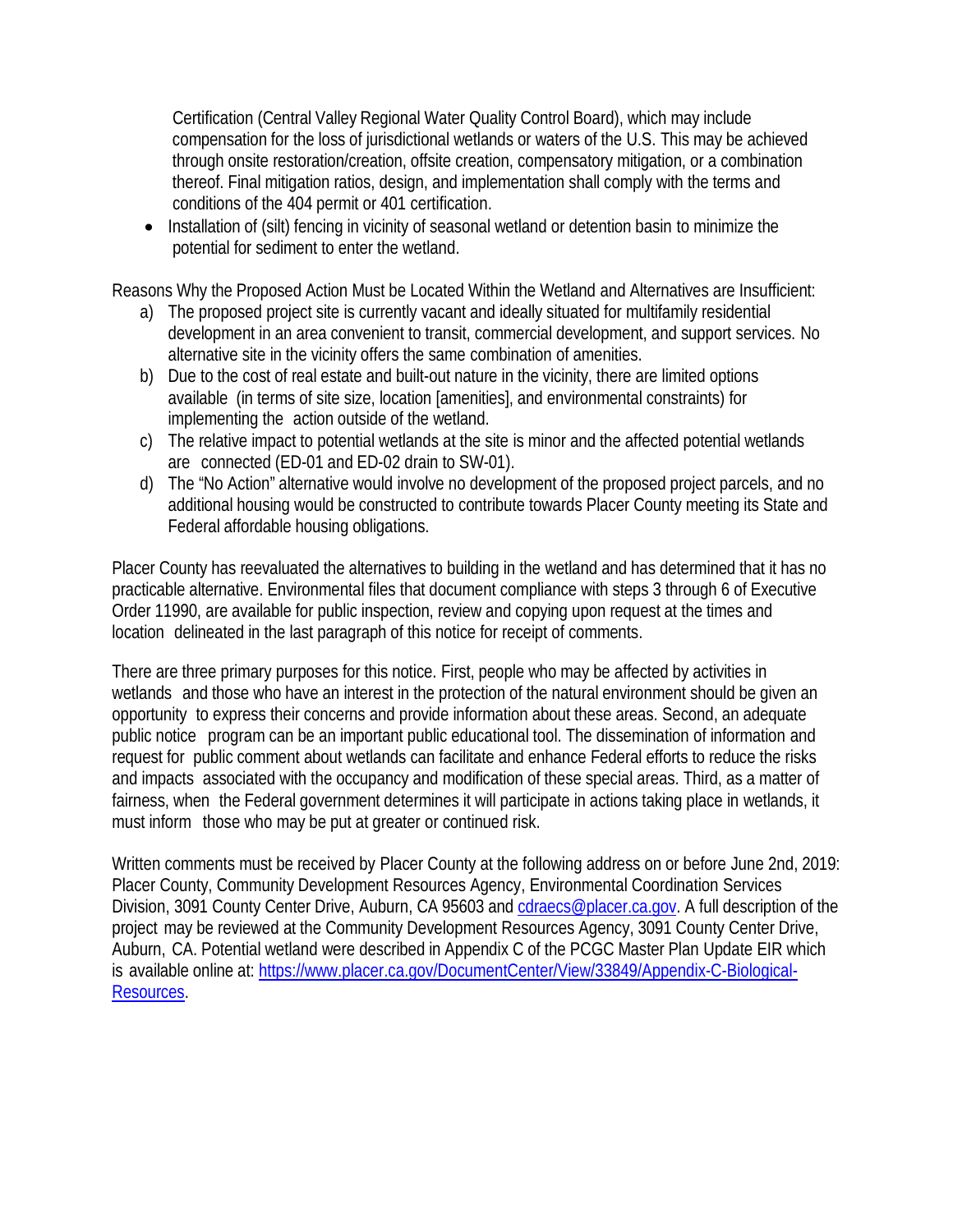#### **Potentially Jurisdictional Features**



Source: Placer County Government Center Master Plan Update Preliminary Jurisdictional Delineation, November 2018.

## **FINDING OF NO SIGNIFICANT IMPACT**

Placer County has determined that the project would have no significant impact on the human environment. Therefore, an Environmental Impact Statement under the National Environmental Policy Act of 1969 (NEPA) is not required. Additional project information is contained in the Environmental Review Record (ERR) on file at the Community Development Resources Agency, 3091 County Center Drive, Auburn, CA 95603 and may be examined or copied weekdays, 9 A.M. to 5 P.M. or online at: [https://www.placer.ca.gov/2814/Placer-County-Government-Center-Master-P.](https://nam01.safelinks.protection.outlook.com/?url=https%3A%2F%2Fwww.placer.ca.gov%2F2814%2FPlacer-County-Government-Center-Master-P&data=02%7C01%7Ccfukasawa%40dudek.com%7C384fe00d368746a8054308d6d97412b9%7C82b8a27d5b4c4dbeba360ee75edffcac%7C1%7C0%7C636935489893872854&sdata=4B5DqdbOSHuOT%2F%2BEHflHoXVZNlcWCPIGUnt4Jp2c8NU%3D&reserved=0)

## **PUBLIC COMMENTS ON FONSI, NOIRROF, and/or Activity in a Wetland:**

Any individual, group, or agency disagreeing with this determination or wishing to comment on the project may submit written comments to Placer County at the Community Development Resources Agency, 3091 County Center Drive, Auburn, CA 95603 or [cdraeces@placer.ca.gov.](mailto:cdraeces@placer.ca.gov) All comments received by June 2<sup>nd</sup>, 2019, or fifteen (15) days from the actual date of publication, will be considered by Placer County prior to authorizing submission of a request for release of funds. Commenters should specify which part of this Notice they are addressing.

## **ENVIRONMENTALCERTIFICATION**

Placer County certifies to HUD that Leigh Chavez in her capacity as Environmental Coordinator, consents to accept the jurisdiction of the Federal Courts if an action is brought to enforce responsibilities in relation to the environmental review process and that these responsibilities have been satisfied. HUD's approval of the certification satisfies its responsibilities under NEPA and related laws and authorities and allows the Placer County Housing Authority to use Program funds.